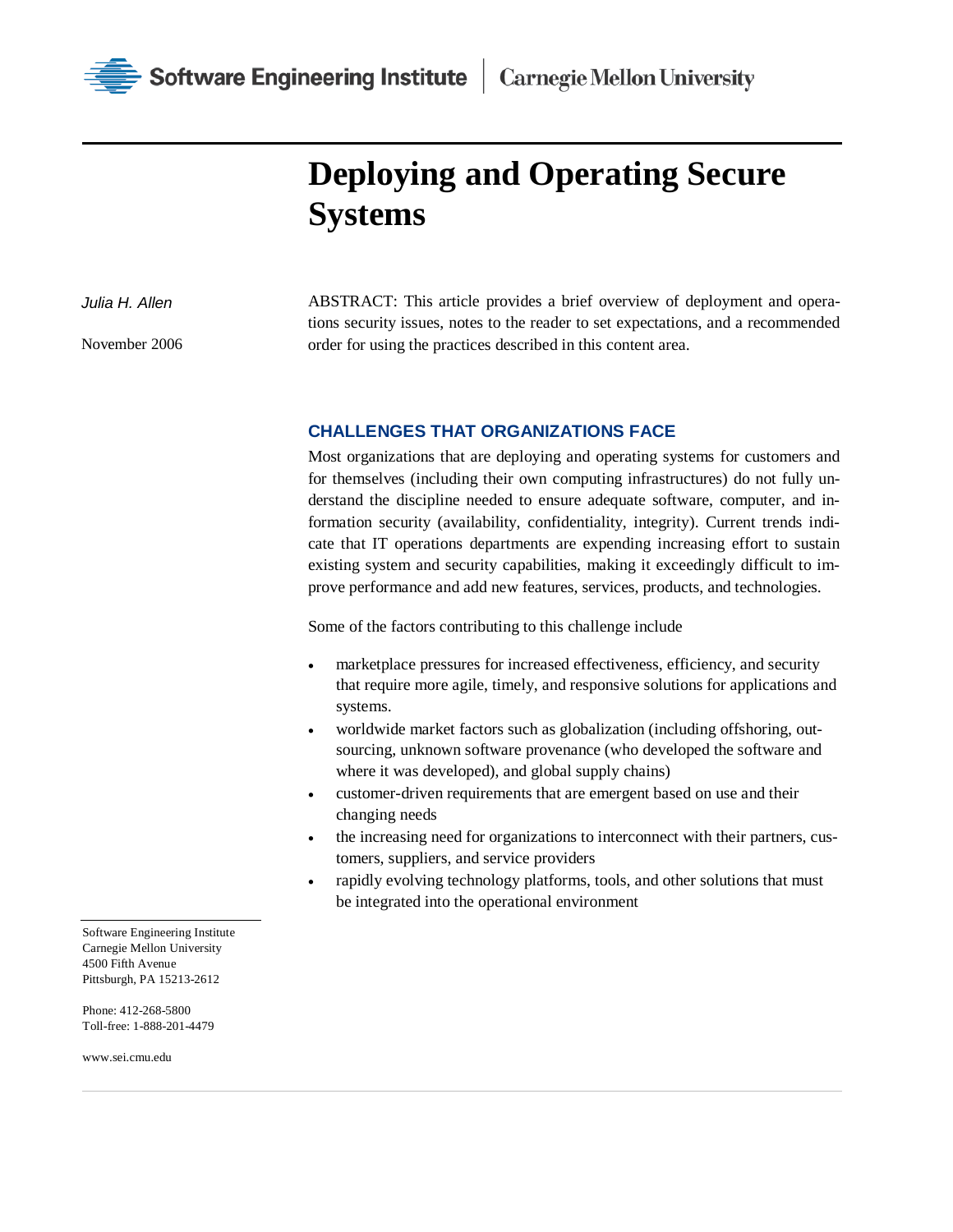• lack of education on what it takes to deploy and operate secure software, particularly more secure, web-based applications<sup>[1](#page-1-0)</sup>

Physical security, authentication, and firewalls defend against external threats, but employees and contractors are authorized to bypass these measures. Current and former employees and contractors who have or had authorized access to their organization's system and networks are familiar with internal policies, procedures, and technology and can exploit that knowledge to facilitate attacks and even collude with external attackers. External and insider threats<sup>[2](#page-1-1)</sup> need to be mitigated during deployment and operations.

The policies, procedures, processes, controls, and performance measures selected, enforced, and continuously improved during deployment and operation of systems often determine whether software and systems will function in a secure and survivable manner.

## **NOTES TO THE READER**

Practices specific to the deployment and operations of software and systems that have been developed using a secure development life cycle approach are not well documented, given that this is a relatively new venture for most development organizations. A great deal is known about how to develop secure software (the Build Security In web site being a case in point) but sufficient time has not passed for the broad adoption of secure development practices or to capture and analyze how systems behave when they have been developed with security in mind.

Thus, this set of articles focuses on the current state of practice, which is providing an environment within which systems and software are more likely to operate securely. It is encouraging to note that many accepted standards, frameworks, and guidelines for providing a secure operating environment (described here) are now including practices for secure acquisition and development.

\_\_\_\_\_\_\_\_\_\_\_\_\_\_\_\_\_\_\_\_\_\_\_\_\_\_\_\_\_\_\_\_\_\_\_\_\_\_\_\_\_\_\_\_\_\_\_\_\_\_\_\_\_\_\_\_\_\_\_\_

<sup>1</sup> Refer to efforts of the Open Web Application Security Project (http://www.owasp.org/) and the Web Application Security Consortium (http://www.webappsec.org/) for more on this subject.

<span id="page-1-1"></span><span id="page-1-0"></span><sup>&</sup>lt;sup>2</sup> Research conducted by CERT since 2001 has focused on gathering data about actual malicious insider acts, including sabotage, fraud, theft of confidential or proprietary information, and potential threats to our nation's critical infrastructure. CERT's insider threat research is based on actual compromises and focuses on attack methods and tools, precursor activity, and how the insiders were detected and identified, including during the SDLC [CERT 08a].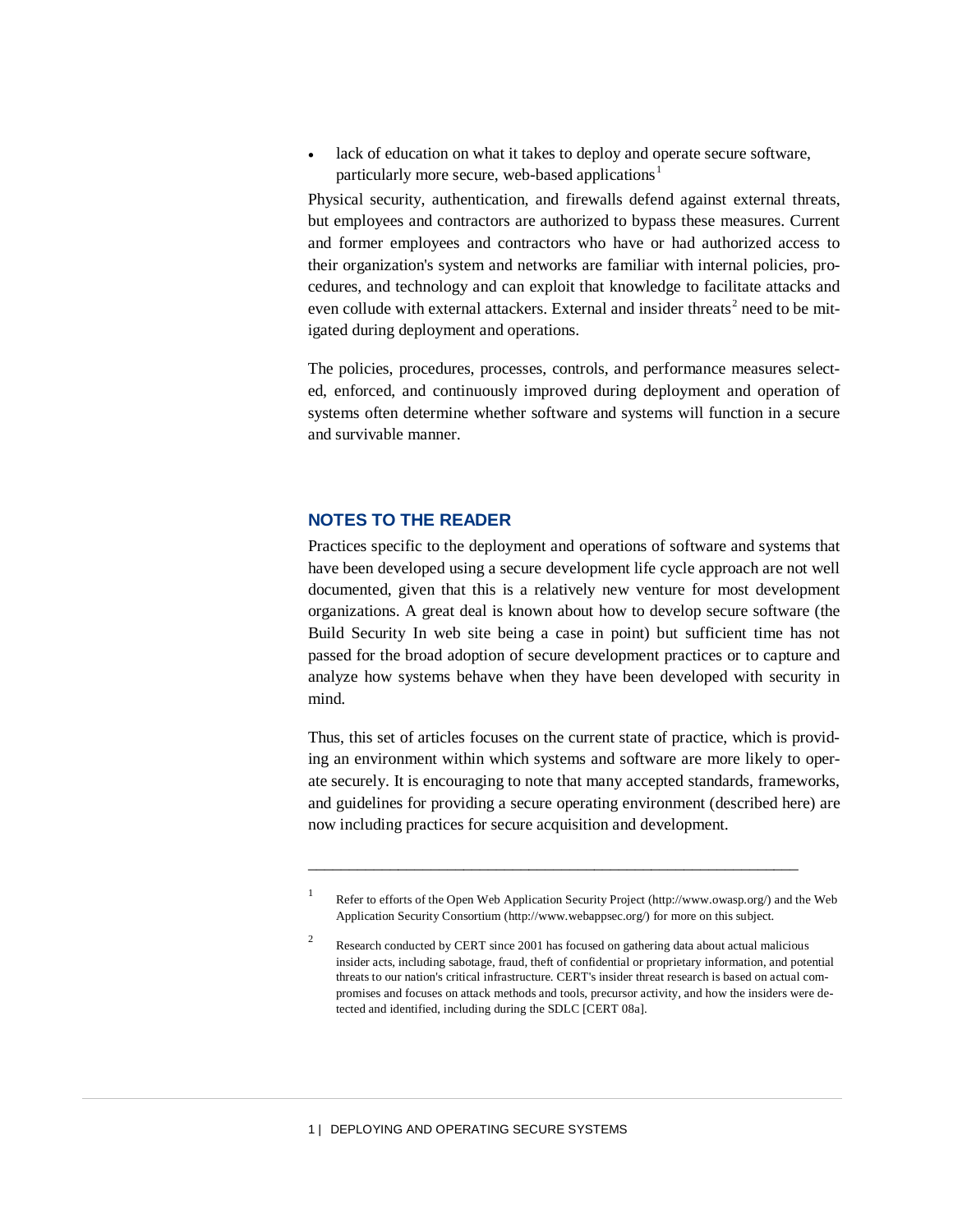## **HOW TO USE THE ARTICLES IN THIS CONTENT AREA**

Articles 1 through 4 present a recommended order of practices to tackle. Of course, like every improvement life cycle, this recommended progression is iterative and can start with a small scope that expands over time:

- First, put an improvement cycle in place (even a modest one), confirm that prerequisite practices and the results they produce exist or work to do this, and make sure basic security hygiene practices are deployed. Consider and select a security practice implementation framework (Article 1: Plan, Do, Check, Act).
- Next, use a risk-centered approach to determine what assets (systems, software) are most critical to protect and the mitigating actions to protect these assets. This includes identifying what security practices to deploy and in what order (Article 2: Risk-Centered Practices).
- Then, ensure that appropriate security practices and controls are embedded within hopefully mature and well-defined IT operational processes. Learn from organizations that are doing this particularly well (Article 3: Integrating Security and IT, Article 4: Prioritizing IT Controls for Effective Security).
- Finally, review the range of available standards, frameworks, and guidelines on operational security practices for implementation guidance. These have all been in use for a number of years and are well vetted by their respective communities and market sectors (Article 5: Navigating the Security Practice Landscape). Several new efforts are emerging that begin to address the deployment and operation of software that has been developed using software security practices.<sup>[3](#page-2-0)</sup>

Articles 1, 2, and 5 include extensive tables at the end of each article that provide supporting details and sources for the recommendations made in these articles. The tables are placed at the end to make the articles easier to read and follow.

\_\_\_\_\_\_\_\_\_\_\_\_\_\_\_\_\_\_\_\_\_\_\_\_\_\_\_\_\_\_\_\_\_\_\_\_\_\_\_\_\_\_\_\_\_\_\_\_\_\_\_\_\_\_\_\_\_\_\_\_

<span id="page-2-0"></span><sup>&</sup>lt;sup>3</sup> Microsoft's Security Development Lifecycle (SDL) Version 3.2 describes several relevant deployment practices (http://www.microsoft.com/downloads/details.aspx?familyid=2412C443-27F6- 4AAC-9883-F55BA5B01814&displaylang=en). They are also starting to document SDL improvement results (http://msdn.microsoft.com/en-us/security/cc424866.aspx). The Software Assurance Forum for Excellence in Code (SAFECode; http://www.safecode.org) has published several reports that describe practices for secure software development. Gary McGraw and Brian Chess are working towards a maturity model for software security (http://www.informit.com/articles/article.aspx?p=1271382).